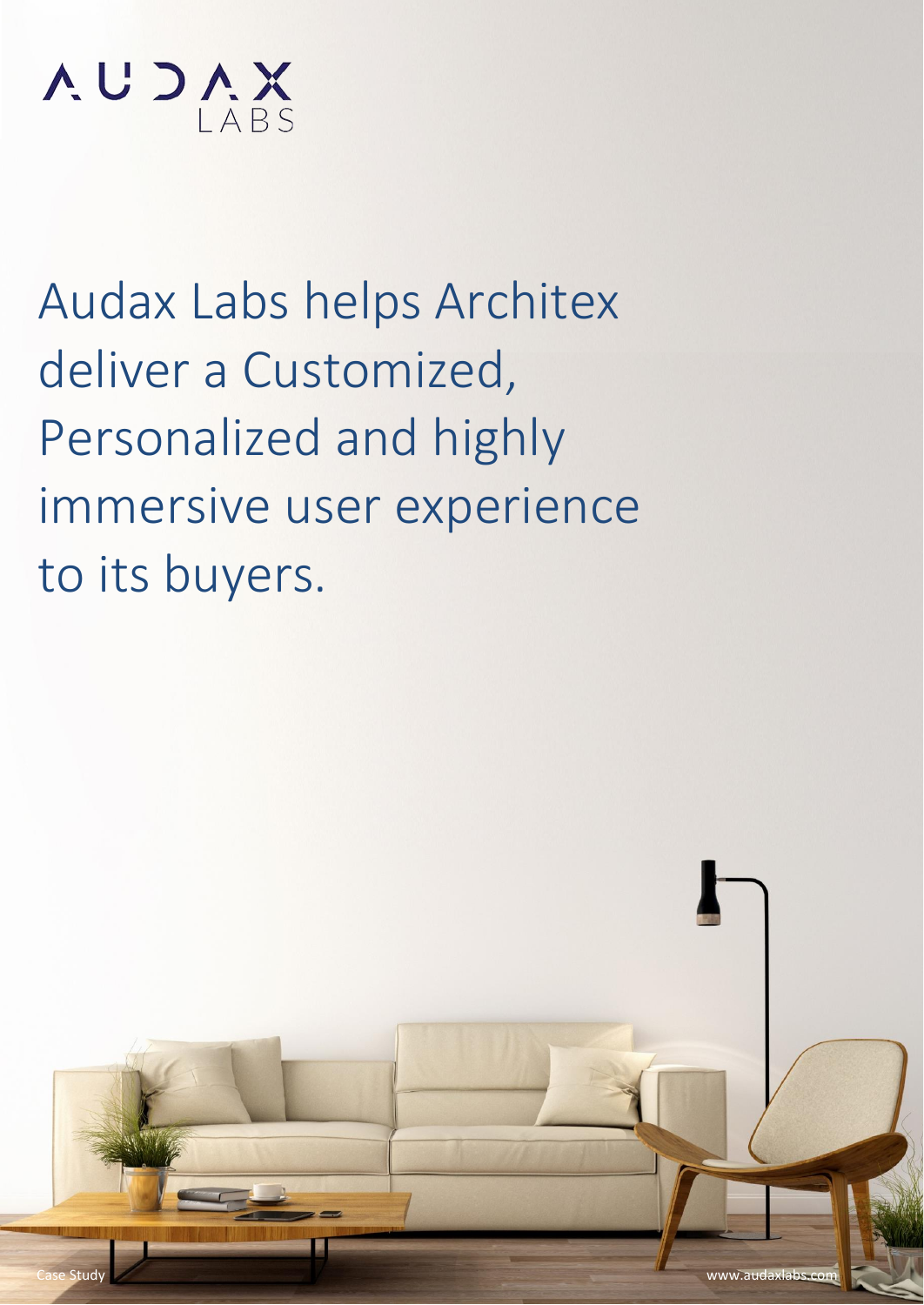

# *How Audax Labs helped Architex deliver customized, personalized, and immersive user experience to its buyers.*

## **Case Overview**

Architex® is a leading supplier of contract textiles, providing interior and outdoor design solutions. Architex is constantly improving its customer service experience delivery, and exploring new ways to deliver more personalized experiences to its clients and partners.

With that in mind, Architex wanted to leverage the power of Augmented Reality (AR) to be able to offer to its clients an ecosystem in the form of a platform. Using this platform, clients can offer to their end buyers a fully immersive shopping experience. The buyers can try the new products in a virtual environment before purchasing them.

Architex were seeking a technology partner to create an AR solution so that Architex can enable its client-partners to enable their end buyers to view furniture and upholstery materials of their choice virtually, in their own environment, before the final product is chosen.

Architex awarded the AR application development project to Audax Labs. Audax Labs provided a top-notch AR solution for Architex fully customized to Architex's needs.

#### **Client Need**

Architex has been creating contract textiles, interior and outdoor design solutions for two decades. Their core business area is design, furniture and upholstery. As such, when it came to developing a technology solution, Architex realized they needed to partner with a specialist in this space.

Architex wanted to provide its customers and users a pathbreaking and rich user experience, letting them visualize designs and upholstery virtually using Augmented Reality. The app would also greatly improve Architex's sales team's ability to demonstrate product features to prospective buyers.